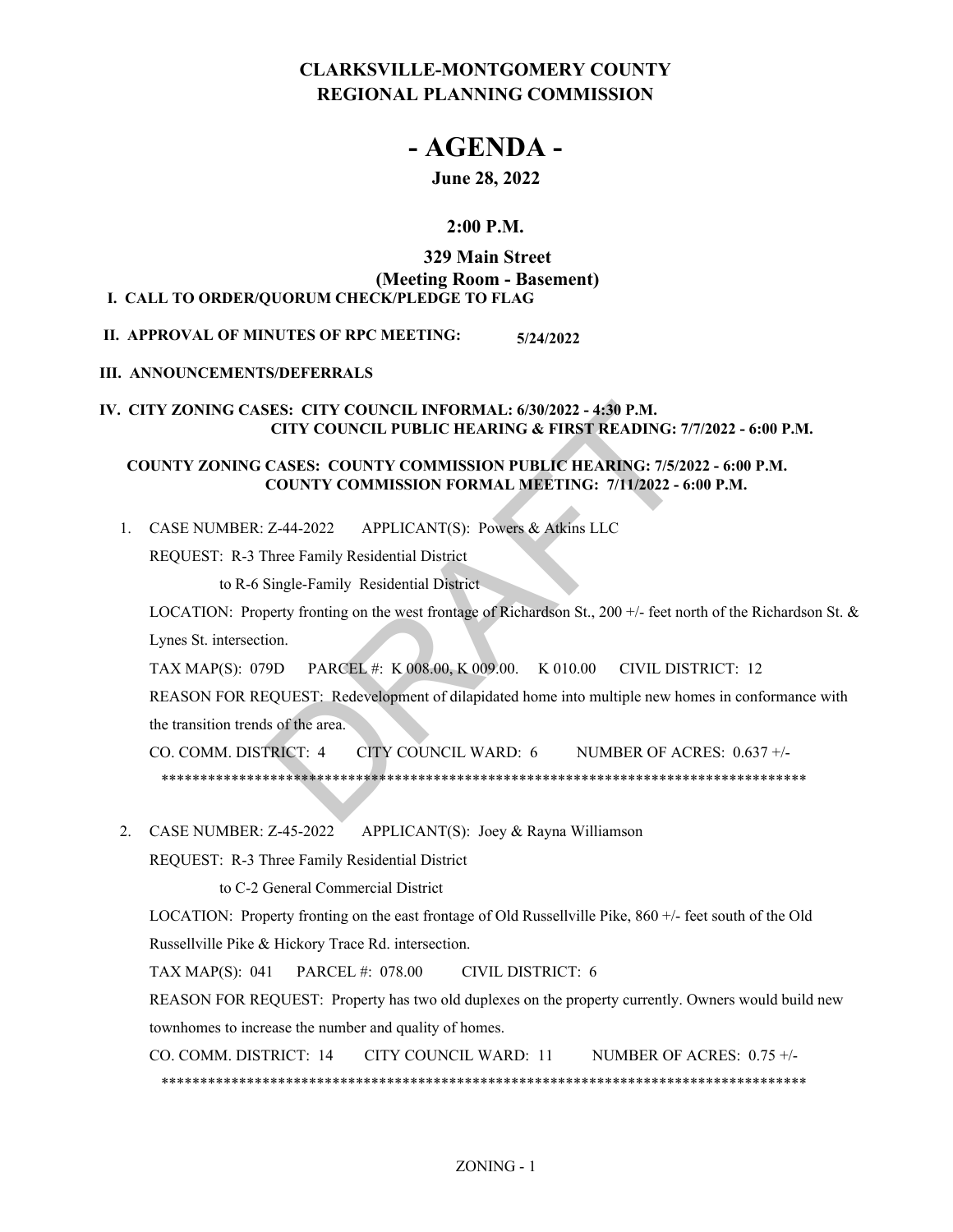#### **IV. CITY & COUNTY ZONING CASES (CONT.):**

3. CASE NUMBER: Z-46-2022 APPLICANT(S): Jonathan Ross

REQUEST: R-3 Three Family Residential District

to R-4 Multiple-Family Residential District

LOCATION: Property located at the northeast corner of the Peachers Mill Rd. & Pollard Rd. intersection.

TAX MAP(S): 043L PARCEL #: H 028.00 CIVIL DISTRICT: 7

REASON FOR REQUEST: Requesting an extension of the existing R-4 zone to allow the construction of a multi-family building.

CO. COMM. DISTRICT: 13 CITY COUNCIL WARD: 4 NUMBER OF ACRES: 0.41 +/- \*\*\*\*\*\*\*\*\*\*\*\*\*\*\*\*\*\*\*\*\*\*\*\*\*\*\*\*\*\*\*\*\*\*\*\*\*\*\*\*\*\*\*\*\*\*\*\*\*\*\*\*\*\*\*\*\*\*\*\*\*\*\*\*\*\*\*\*\*\*\*\*\*\*\*\*\*\*\*\*\*\*\*

CASE NUMBER: Z-47-2022 APPLICANT(S): Jeffrey B. Long 4.

REQUEST: R-1 Single-Family Residential District

to R-6 Single-Family Residential District

LOCATION: Property fronting on the south frontage of Bellamy Ln., 1,200 +/- feet east of the Rossview Rd. & Bellamy Ln. intersection. Single-Family Residential District<br>
2008 - Party fronting on the south frontage of Bellamy Ln., 1,200 +/- feet ex-<br>
1 PARCEL #: 173.00 CIVIL DISTRICT: 6<br>
200EST: This request is for R-6 for better utilization of the proper

TAX MAP(S): 041 PARCEL #: 173.00 CIVIL DISTRICT: 6

REASON FOR REQUEST: This request is for R-6 for better utilization of the property.

CO. COMM. DISTRICT: 1 CITY COUNCIL WARD: 11 NUMBER OF ACRES: 0.39 +/- \*\*\*\*\*\*\*\*\*\*\*\*\*\*\*\*\*\*\*\*\*\*\*\*\*\*\*\*\*\*\*\*\*\*\*\*\*\*\*\*\*\*\*\*\*\*\*\*\*\*\*\*\*\*\*\*\*\*\*\*\*\*\*\*\*\*\*\*\*\*\*\*\*\*\*\*\*\*\*\*\*\*\*

APPLICANT(S): Orville James AGENT: Chris Blackwell REQUEST: R-3 Three-Family Residential District 5. CASE NUMBER: Z-48-2022

to R-6 Single-Family Residential District

LOCATION: Property located at the northeast corner of the N. Ford St. & Simpson Ln. intersection.

TAX MAP(S): 055 PARCEL #: 041.00 CIVIL DISTRICT: 7

REASON FOR REQUEST: Provide a single family zoning

CO. COMM. DISTRICT: 13 CITY COUNCIL WARD: 4 NUMBER OF ACRES: 1.88+/- \*\*\*\*\*\*\*\*\*\*\*\*\*\*\*\*\*\*\*\*\*\*\*\*\*\*\*\*\*\*\*\*\*\*\*\*\*\*\*\*\*\*\*\*\*\*\*\*\*\*\*\*\*\*\*\*\*\*\*\*\*\*\*\*\*\*\*\*\*\*\*\*\*\*\*\*\*\*\*\*\*\*\*

APPLICANT(S): Johnny Piper 6. CASE NUMBER: Z-49-2022

REQUEST: R-6 Single-Family Residential District

to R-4 Multiple-Family Residential District

LOCATION: Property fronting on the southern frontage of Cave Springs Rd. east of Danko Ln.

TAX MAP(S): 054E PARCEL #: A 005.00 (p/o) 054D C 001.05 (p/o) CIVIL DISTRICT: 7

REASON FOR REQUEST: None given

CO. COMM. DISTRICT: CITY COUNCIL WARD: NUMBER OF ACRES: 5.6 +/- \*\*\*\*\*\*\*\*\*\*\*\*\*\*\*\*\*\*\*\*\*\*\*\*\*\*\*\*\*\*\*\*\*\*\*\*\*\*\*\*\*\*\*\*\*\*\*\*\*\*\*\*\*\*\*\*\*\*\*\*\*\*\*\*\*\*\*\*\*\*\*\*\*\*\*\*\*\*\*\*\*\*\*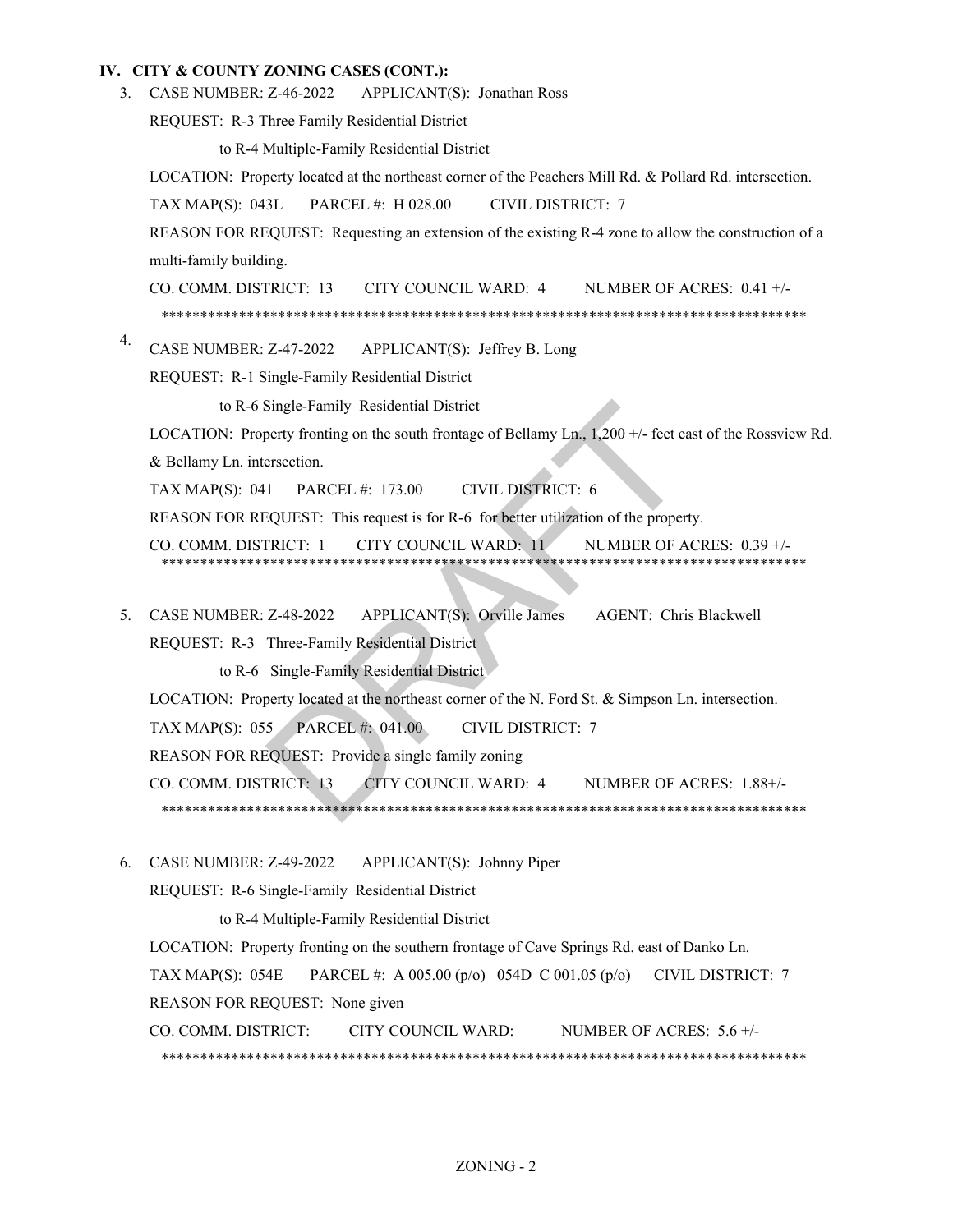#### **IV. CITY & COUNTY ZONING CASES (CONT.):**

APPLICANT(S): Jerry Trotter 7. CASE NUMBER: Z-50-2022

REQUEST: AG Agricultural District

to R-2 Single-Family Residential District

LOCATION: The tract of land is located at the southern terminus of Viewmont Dr. and north of Gibbs Lane.

TAX MAP(S): 032 PARCEL #: 009.00 CIVIL DISTRICT: 2

REASON FOR REQUEST: The rezone request would be an extension of the zoning classification to the west and would allow for development of a single family residential subdivision.

CO. COMM. DISTRICT: CITY COUNCIL WARD: NUMBER OF ACRES: 31.61+/- \*\*\*\*\*\*\*\*\*\*\*\*\*\*\*\*\*\*\*\*\*\*\*\*\*\*\*\*\*\*\*\*\*\*\*\*\*\*\*\*\*\*\*\*\*\*\*\*\*\*\*\*\*\*\*\*\*\*\*\*\*\*\*\*\*\*\*\*\*\*\*\*\*\*\*\*\*\*\*\*\*\*\*

8. CASE NUMBER: CZ-12-2022 APPLICANT(S): John Teeter AGENT: CSDG- Clarksville REQUEST: AG Agricultural District **WITHDRAWN**

to M-2 General Industrial District

LOCATION: A portion of property southeast of Guthrie Hwy., northwest of the railroad line & Hampton Station Rd. & southwest of Webb Rd. WITHDRAWN<br>
General Industrial District<br>
ortion of property southeast of Guthrie Hwy., northwest of the railro<br>
hwest of Webb Rd.<br>
5 PARCEL #: 042.00, 041.00(p/o) CIVIL DISTRICT: 2<br>
iQUEST: To remove AG designation and matc

TAX MAP(S): 015 PARCEL #: 042.00, 041.00(p/o) CIVIL DISTRICT: 2

REASON FOR REQUEST: To remove AG designation and match the remaining industrial use on site.

- CO. COMM. DISTRICT: CITY COUNCIL WARD: N/A NUMBER OF ACRES: 11.82 +/- \*\*\*\*\*\*\*\*\*\*\*\*\*\*\*\*\*\*\*\*\*\*\*\*\*\*\*\*\*\*\*\*\*\*\*\*\*\*\*\*\*\*\*\*\*\*\*\*\*\*\*\*\*\*\*\*\*\*\*\*\*\*\*\*\*\*\*\*\*\*\*\*\*\*\*\*\*\*\*\*\*\*\*
- 
- APPLICANT(S): Anthony W. Outlaw Sr. AGENT: Kevin Bracey REQUEST: AG Agricultural District 9. CASE NUMBER: CZ-13-2022

to R-1 Single-Family Residential District

LOCATION: A tract fronting on the east frontage of Dotsonville Rd., 360 +/-

feet north of the Dotsonville Rd. & Wooten Rd. intersection.

TAX MAP(S): 068 PARCEL #: 057.00 CIVIL DISTRICT: 8

REASON FOR REQUEST: To add more value for the purpose of selling.

CO. COMM. DISTRICT: CITY COUNCIL WARD: N/A NUMBER OF ACRES: 0.85 +/-

\*\*\*\*\*\*\*\*\*\*\*\*\*\*\*\*\*\*\*\*\*\*\*\*\*\*\*\*\*\*\*\*\*\*\*\*\*\*\*\*\*\*\*\*\*\*\*\*\*\*\*\*\*\*\*\*\*\*\*\*\*\*\*\*\*\*\*\*\*\*\*\*\*\*\*\*\*\*\*\*\*\*\*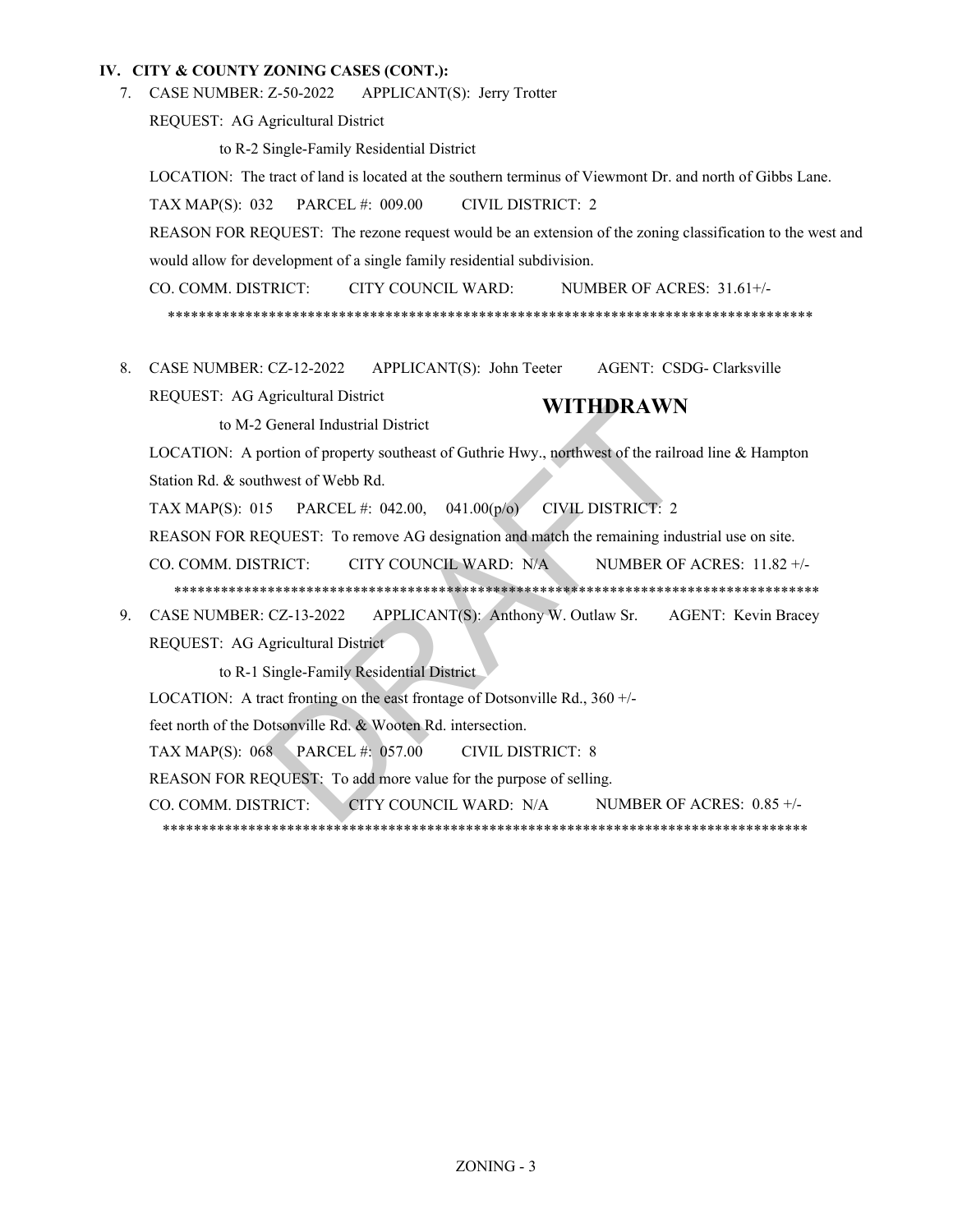# **V. SUBDIVISIONS:**

### **SUBDIVISION VARIANCE(S)**

This section, subdivision variance requests only. Subdivision cases will be heard on a

consent agenda in the following section.

1. CASE NUMBER: V-2-2022.

Miller Farm (Cluster) (Corresponding subdivision case S-44-2022)

VARIANCES REQUESTED:

The applicant is requesting a variance from Section 4.1.9 Subsection 1. of the Subdivision Regulations for the proposed "Road E" to allow a cul-de-sac length of approximately 1,109', which exceeds the maximum allowed of 750'.

APPLICANT/OWNER: Mark Holleman

LOCATION:

South of and adjacent to Ashland City Road (Hwy 12), approximately 160 feet southeast of the intersection of Glenstone Drive and Ashland City Road. ark Holleman<br>d City Road (Hwy 12), approximately 160 feet southeast of the inter-

\*\*\*\*\*\*\*\*\*\*\*\*\*\*\*\*\*\*\*\*\*\*\*\*\*\*\*\*\*\*\*\*\*\*\*\*\*\*\*\*\*\*\*\*\*\*\*\*\*\*\*\*\*\*\*\*\*\*\*\*\*\*\*\*\*\*\*\*\*\*\*\*\*\*\*\*\*\*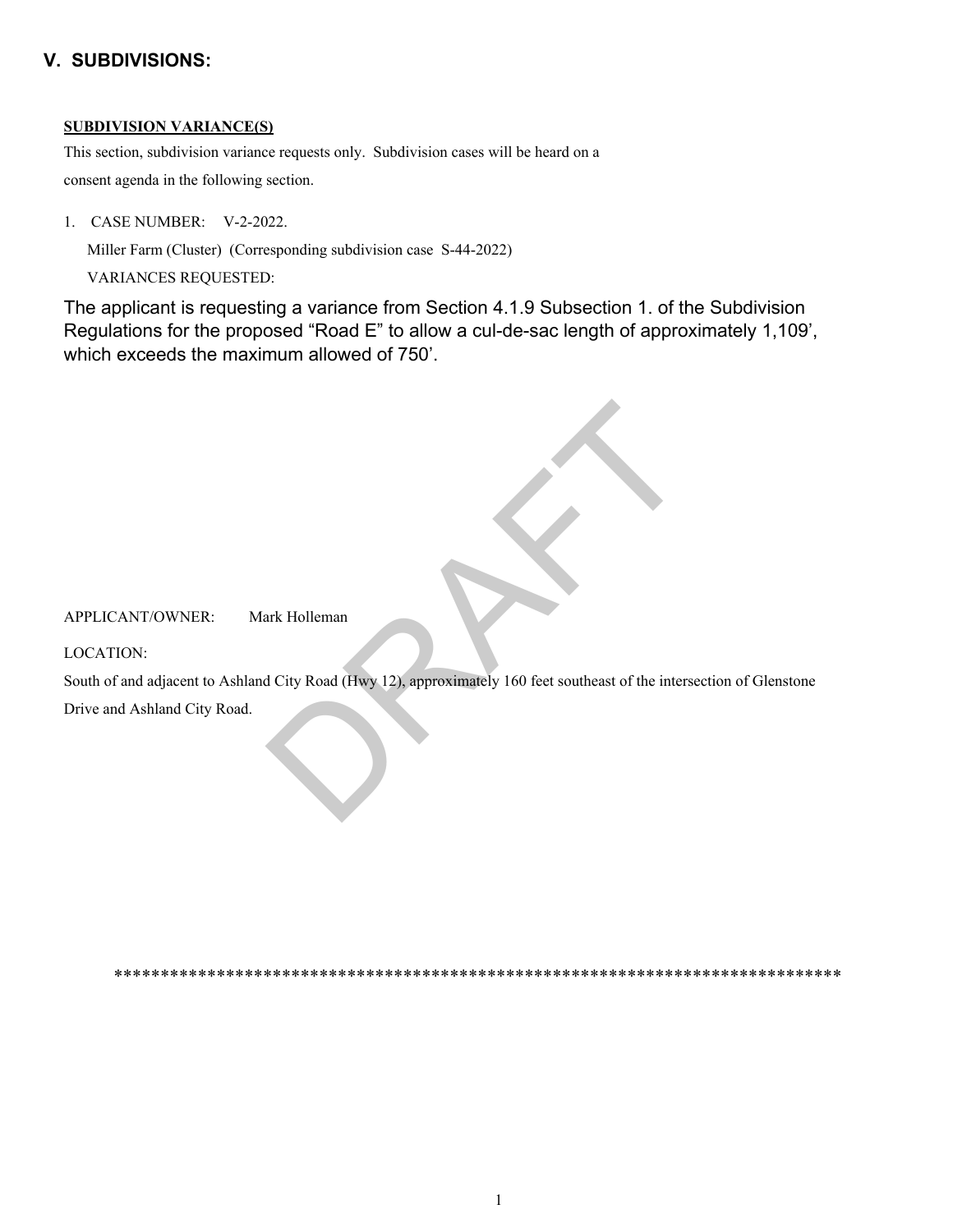**All items in this portion of the agenda are considered to be routine or non-controversial by the Staff and Regional Planning Commission and may be**  approved by one motion; however, a member of the audience, Commission, or staff may request that an item be removed for separate consideration:

#### **V. SUBDIVISIONS:**

| 1. | CASE NUMBER: S-44-2022<br>APPLICANT/OWNER: MARK HOLLEMAN                                                              |
|----|-----------------------------------------------------------------------------------------------------------------------|
|    | REQUEST: Preliminary Plat Approval of MILLER FARM (CLUSTER) AND ROY S MILLER                                          |
|    | PROPERTY ASHLAND CITY ROAD LOTS 1 & 2                                                                                 |
|    | LOCATION: South of and adjacent to Ashland City Road (Hwy 12), approximately 160 feet southeast of the                |
|    | intersection of Glenstone Drive and Ashland City Road.<br>PARCEL: 121.00<br>ACREAGE: 98.3 +/-<br>MAP: 088             |
|    | CIVIL DISTRICT(S):<br># OF LOTS: 139 +/-                                                                              |
|    | 11 GROWTH PLAN: CITY<br>$ZONING: R-1/R-5$                                                                             |
|    |                                                                                                                       |
| 2. |                                                                                                                       |
|    | CASE NUMBER: S-45-2022<br>APPLICANT/OWNER: ROSSVIEW FARMS LLC                                                         |
|    | REQUEST: Preliminary Plat Approval of KIRKWOOD ROAD PRELIMINARY ROW DEDICATION                                        |
|    | LOCATION: South of and adjacent to the intersection of Rossview Road and Kirkwood Road.<br>MAP: 039<br>PARCEL: 032.00 |
|    | ACREAGE: 3.428 +/-<br># OF LOTS: 0<br>CIVIL DISTRICT(S): 1                                                            |
|    | <b>GROWTH PLAN: UGB</b><br>ZONING: MXU PUD                                                                            |
|    |                                                                                                                       |
|    |                                                                                                                       |
|    |                                                                                                                       |
| 3. | APPLICANT/OWNER: DERRICK STEVENS<br><b>CASE NUMBER: S-46-2022</b>                                                     |
|    | (ASCENSION PROPERTIES, LLC)                                                                                           |
|    | REQUEST: Revised Preliminary Approval of ASCENSION PROPERTIES, LLC WEST THOMPKINS                                     |
|    | LANE LOTS 1-6                                                                                                         |
|    | LOCATION: East of and adjacent to the current terminus of West Thompkins Lane.                                        |
|    | <b>PARCEL: E 008.00</b><br>ACREAGE: 0.967 +/-<br>MAP: 080H                                                            |
|    | # OF LOTS: $6 +$ /-<br>CIVIL DISTRICT(S): 12                                                                          |
|    | ZONING: R-6<br><b>GROWTH PLAN: CITY</b>                                                                               |
|    |                                                                                                                       |
| 4. | CASE NUMBER: S-47-2022<br>APPLICANT/OWNER: JACK MILLER/JACK RUDOLPH                                                   |
|    | REQUEST: Preliminary Plat Approval of RED RIVER RIDGE                                                                 |
|    | LOCATION: North of Memorial Drive, south of the Red River, east of and adjacent to Little Barn Drive and              |
|    | Woodmeadow Drive.                                                                                                     |
|    | MAP: 064<br>PARCEL: 020.00, 014.00<br>ACREAGE: $148 +/-$                                                              |
|    | # OF LOTS: $278$<br>CIVIL DISTRICT(S): 11                                                                             |
|    | +/-ZONING: R-1 GROWTH PLAN: CITY                                                                                      |
|    |                                                                                                                       |

\*\*\*\*\*\*\*\*\*\*\*\*\*\*\*\*\*\*\*\*\*\*\*\*\*\*\*\*\*\*\*\*\*\*\*\*\*\*\*\*\*\*\*\*\*\*\*\*\*\*\*\*\*\*\*\*\*\*\*\*\*\*\*\*\*\*\*\*\*\*\*\*\*\*\*\*\*\*\*\*\*\*\*\*\*\*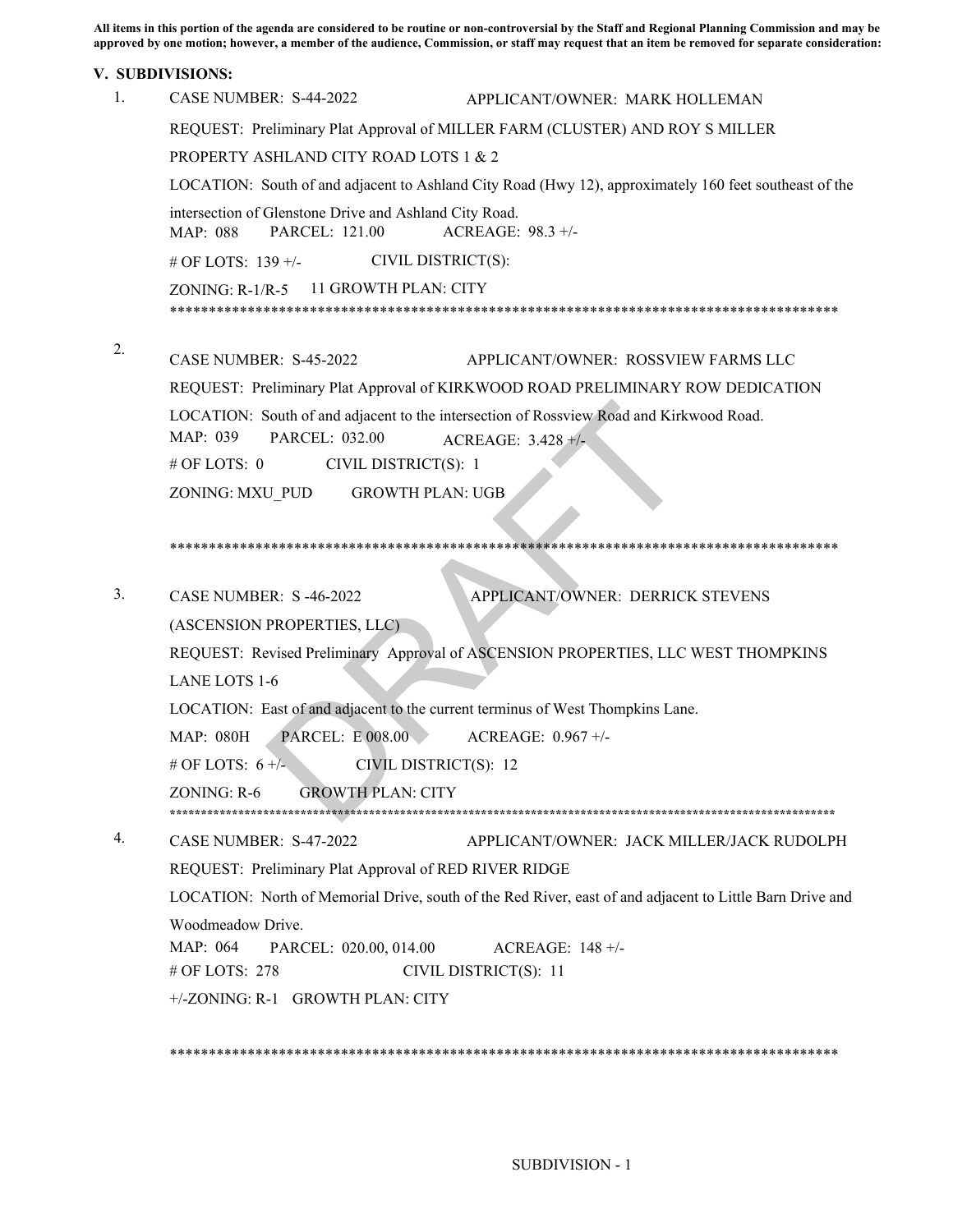# **V. SUBDIVISIONS (CONT.):**

| 5. | CASE NUMBER: S-48-2022<br>APPLICANT/OWNER: THOMAS N BATEMAN                                                   |
|----|---------------------------------------------------------------------------------------------------------------|
|    | REQUEST: Preliminary Plat Approval of THOMAS N BATEMAN PROPERTY LOCATION: South of                            |
|    | and adjacent to Oakland Drive, west of and adjacent US Hwy 79, north of Cracker Barrel Drive.                 |
|    | MAP: 033, 016 PARCEL: 003.01, 023.00 ACREAGE: 33.4 +/-                                                        |
|    | # OF LOTS: 17 +/-<br>CIVIL DISTRICT(S): 2                                                                     |
|    | <b>GROWTH PLAN: UGB/CITY</b><br>ZONING: C-4                                                                   |
|    |                                                                                                               |
|    |                                                                                                               |
| 6. | CASE NUMBER: S-49-2022<br>APPLICANT/OWNER: ROBERT KOLBE                                                       |
|    | REQUEST: Preliminary Plat Approval of KOLBE FARMS SECTION 1 LOTS 1-16                                         |
|    | LOCATION: South of and adjacent to Shelton Ferry Road, east of and adjacent to                                |
|    | Hunter Road, west of and adjacent to Hinton Road.                                                             |
|    | PARCEL: 013<br>MAP: 147<br>ACREAGE: $27.61 +/-$                                                               |
|    | CIVIL DISTRICT(S): 16<br># OF LOTS: $16 +/-$                                                                  |
|    | <b>ZONING: AG</b><br><b>GROWTH PLAN: RA</b>                                                                   |
|    |                                                                                                               |
|    |                                                                                                               |
| 7. | APPLICANT/OWNER: DAVID N YOUNG<br>CASE NUMBER: S-50-2022                                                      |
|    | REQUEST: Minor Plat Approval of BIGLEN SUBDIVISION LOTS 1-5                                                   |
|    | LOCATION: North of and adjacent to Biglen Road, approximately 190                                             |
|    | feet northwest of the Batts Lane and Biglen Road intersection.                                                |
|    | <b>PARCEL: D 035.00</b><br>ACREAGE: $0.951 +/-$<br>MAP: 0291                                                  |
|    | # OF LOTS: $5 +/-$<br>CIVIL DISTRICT(S): 3                                                                    |
|    | ZONING: R-6<br><b>GROWTH PLAN: CITY</b>                                                                       |
|    |                                                                                                               |
| 8. | CASE NUMBER: S-51-2022<br>APPLICANT/OWNER: ALPINE DEVELOPMENT, LLC                                            |
|    | REQUEST: Preliminary Plat Approval of JOE WINN PROPERTY TINY TOWN ROAD LOTS 1-3                               |
|    |                                                                                                               |
|    | LOCATION: South of and adjacent to Tiny Town Road, approximately 180 feet west of Tower Drive.<br>PARCEL: 011 |
|    | MAP: 007<br>ACREAGE: 8.48 +/-<br># OF LOTS: $3 +/-$<br>CIVIL DISTRICT(S): 2                                   |
|    |                                                                                                               |

ZONING: C-5/R-4 GROWTH PLAN: CITY

\*\*\*\*\*\*\*\*\*\*\*\*\*\*\*\*\*\*\*\*\*\*\*\*\*\*\*\*\*\*\*\*\*\*\*\*\*\*\*\*\*\*\*\*\*\*\*\*\*\*\*\*\*\*\*\*\*\*\*\*\*\*\*\*\*\*\*\*\*\*\*\*\*\*\*\*\*\*\*\*\*\*\*\*\*\*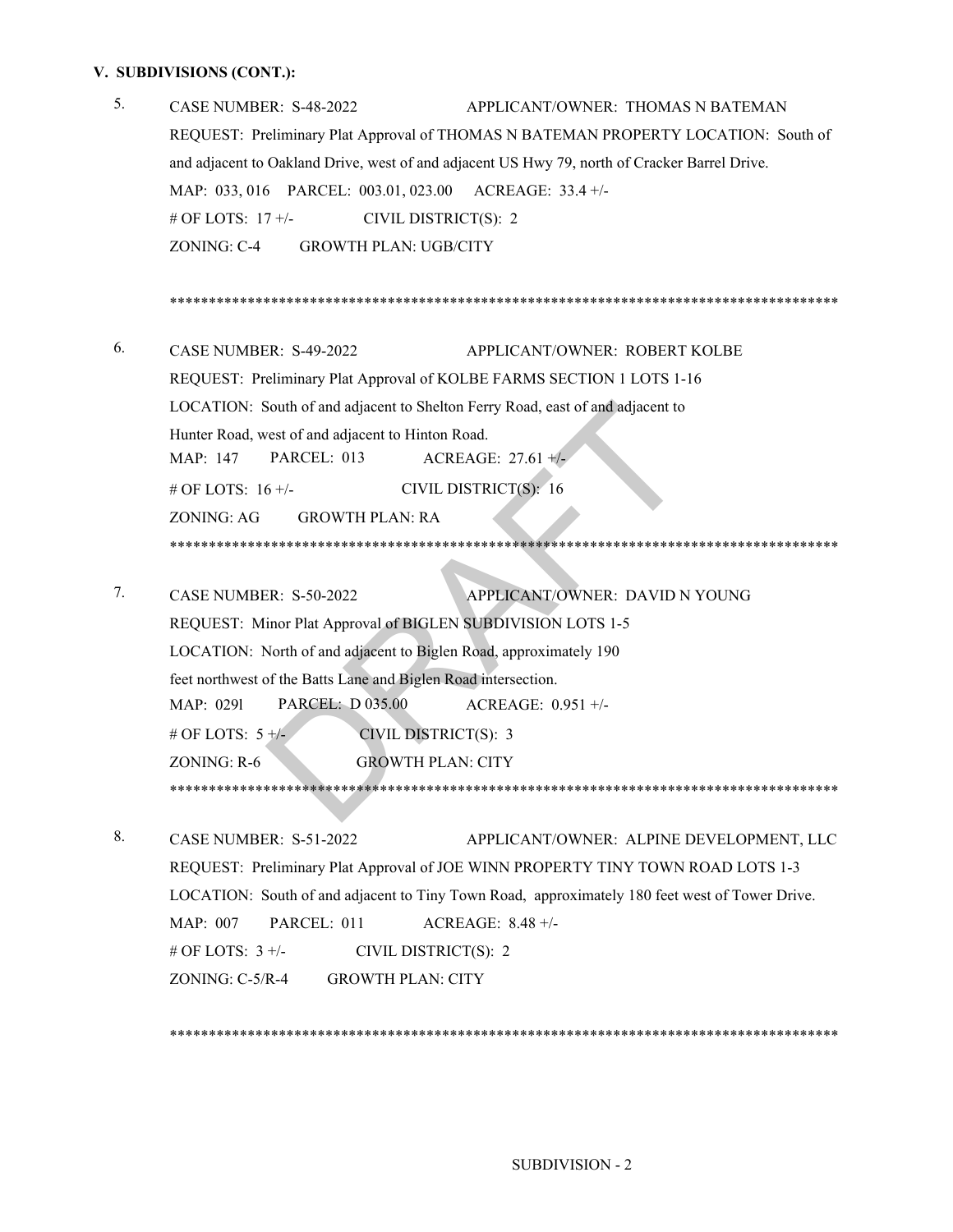**All items in this portion of the agenda are considered to be routine or non-controversial by the Staff and Regional Planning Commission and may be approved by one motion; however, a member of the audience, Commission, or staff may request that an item be removed for separate consideration:** 

#### **VI. SITE REVIEWS, ABANDONMENTS AND/OR DRIVEWAY ACCESS:**

- 1. CASE NUMBER: SR-32-2022 APPLICANT: Richard D. Collins AGENT: Brad Weakley DEVELOPMENT: Batts Lane Townhomes PROPOSED USE: Multifamily LOCATION: 1909, 1911 Batts Lane; 1868 Columbia Street MAP: 030I, H 001.00, 002.00, 002.01, 002.02, 002.03, 003.00 ACREAGE: 3.9 +/- CIVIL DISTRICT: 3 \*\*\*\*\*\*\*\*\*\*\*\*\*\*\*\*\*\*\*\*\*\*\*\*\*\*\*\*\*\*\*\*\*\*\*\*\*\*\*\*\*\*\*\*\*\*\*\*\*\*\*\*\*\*\*\*\*\*\*\*\*\*\*\*\*\*\*\*\*\*\*\*\*\*\*\*\*\*\*\*\*\*\*\*\*\*\*\*\*\*\*
- 2. CASE NUMBER: SR-33-2022 APPLICANT: Hans Dachtler AGENT: Cal Burchett DEVELOPMENT: One Stop Auto PROPOSED USE: Automobile sales LOCATION: 2151 Madison Street MAP: 081A , D 028.00 ACREAGE: 2.49 +/- CIVIL DISTRICT: 11 \*\*\*\*\*\*\*\*\*\*\*\*\*\*\*\*\*\*\*\*\*\*\*\*\*\*\*\*\*\*\*\*\*\*\*\*\*\*\*\*\*\*\*\*\*\*\*\*\*\*\*\*\*\*\*\*\*\*\*\*\*\*\*\*\*\*\*\*\*\*\*\*\*\*\*\*\*\*\*\*\*\*\*\*\*\*\*\*\*\*\*
- CASE NUMBER: SR-34-2022 APPLICANT: Allen Moser 3. AGENT: Cal Burchett DEVELOPMENT: Reynolds Street Industrial Storage PROPOSED USE: Warehouse LOCATION: N. Reynolds Street MAP: 055M, D 012.00 ACREAGE: 7.16 +/- CIVIL DISTRICT: 12 \*\*\*\*\*\*\*\*\*\*\*\*\*\*\*\*\*\*\*\*\*\*\*\*\*\*\*\*\*\*\*\*\*\*\*\*\*\*\*\*\*\*\*\*\*\*\*\*\*\*\*\*\*\*\*\*\*\*\*\*\*\*\*\*\*\*\*\*\*\*\*\*\*\*\*\*\*\*\*\*\*\*\*\*\*\*\*\*\*\*\* DRAFT

SITE REVIEW - 1